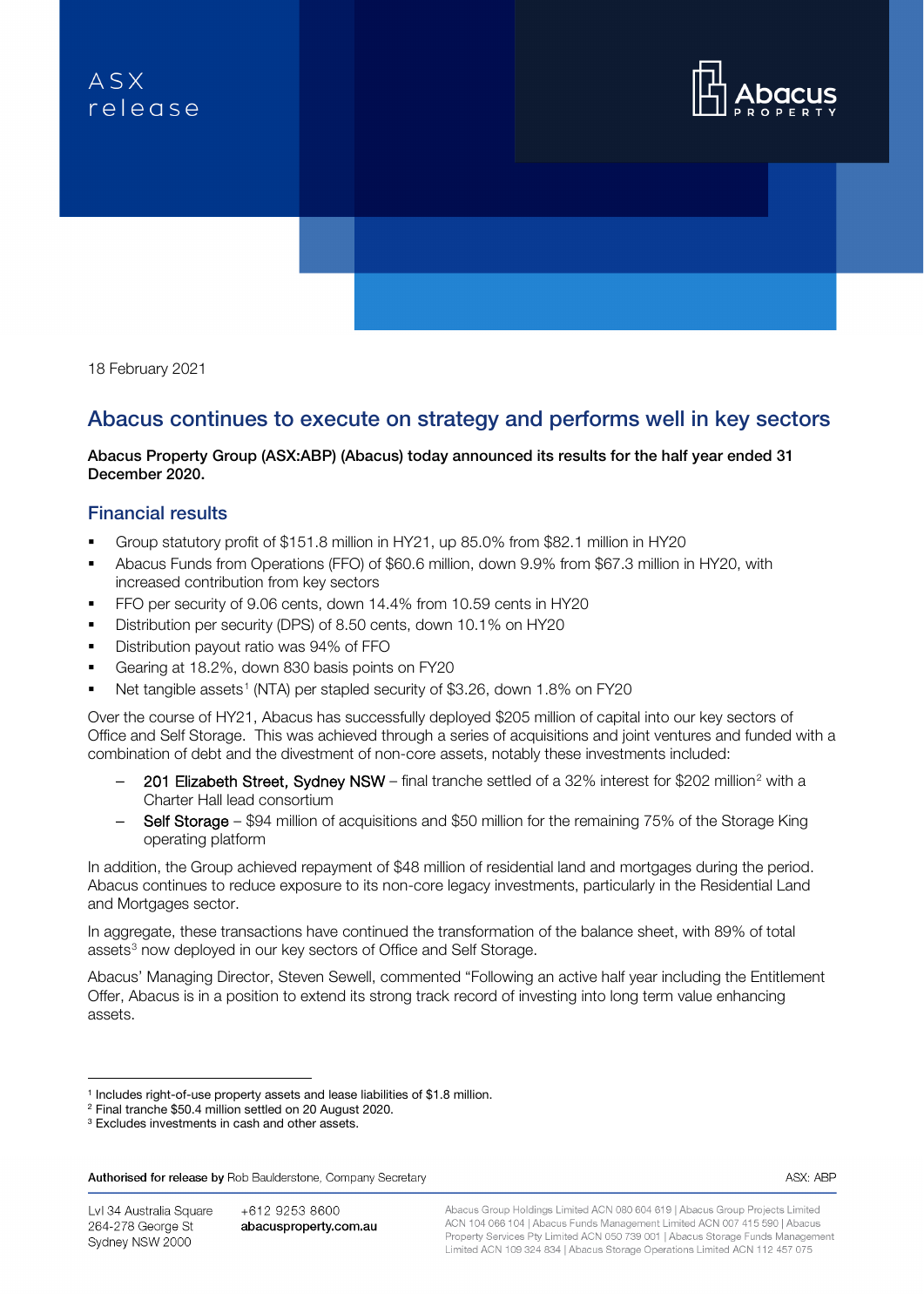

Realisation of non-core assets, together with the funds raised from the Entitlement Offer provides substantial acquisition capacity, ensuring Abacus will be in a strong position to continue to take advantage of opportunities in our key sectors of Office and Self Storage."

# Self Storage and Commercial operating performance

#### Self Storage portfolio

- **FFO contribution increased 17.4% on HY20 to \$31.7 million.**
- **Portfolio valuation increased by \$97.5 million or 8.4%, cap rates compressed 50 basis points to 6.08%.**
- Self Storage portfolio is valued at \$1.5 billion with the number of stores expanded to 92.
- RevPAM increased by 1.8% across the Self Storage established<sup>[4](#page-1-0)</sup> portfolio over HY21, driven by quality of locations and operating platform strength.
- Passing yield of 6.0% on established portfolio valued at \$812 million.
- Multi-pronged growth strategy with over \$150 million of acquisitions, including acquisition of the remaining 75% of operating platform Storage King for approximately \$50 million on 30 November 2020.

#### Commercial portfolio

- FFO contribution increased 23.9% on HY20 to \$41.5 million.
- Portfolio valuation decreased by \$3.6 million or (0.2%)<sup>[5](#page-1-1)</sup>, cap rates were relatively steady at 5.63%.
- Commercial portfolio is valued at \$1.8 billion.
- **Active leasing and asset management strategies delivered:** 
	- Office net property income growth of 33.9%[6](#page-1-2) to \$34.6 million, and
	- Retail net property income growth of 13.1%6 to \$4.8 million.
- Rent collection resilient in COVID-19 context with 96% of Office and 87% of Retail rents collected. \$1.1 million and \$0.7 million of waivers were provided in the Office and Retail portfolios respectively.

In a post balance date announcement, the Group has entered into a Development Joint Venture with Walker Corporation to jointly plan development and own the asset at 710 Collins Street, Docklands VIC.

# Financial and capital management

The Entitlement Offer completed in early December raised \$402 million and provides Abacus with over \$900 million of acquisition capacity<sup>[7](#page-1-3)</sup>.

Abacus' Chief Financial Officer, Rob Baulderstone, commented "Following completion of the Entitlement Offer and other capital recycling initiatives, Abacus has a solid Balance Sheet with healthy levels of liquidity that position us to support future growth initiatives."

#### Non-core and legacy investments update

The Group continues to successfully execute on its stated strategy to realise legacy exposures. Non-core assets reduced by 26% during HY21 and now represent 4% of total assets<sup>[8](#page-1-4)</sup>, or \$135 million.

The approach remains for legacy interests at Camellia and our remaining component of land at Riverlands in Milperra to continue value enhancement activity - including gazettal, planning approvals, sub-division, and aim for optimal market conditions in which to realise our equity.

<sup>4</sup> Established portfolio - 57 facilities traded since FY19.

<span id="page-1-1"></span><span id="page-1-0"></span><sup>5</sup> Excluding acquisition costs, the Commercial portfolio fair value movement would have been flat for the period.

<span id="page-1-2"></span><sup>6</sup> Excludes equity accounted investments.

<sup>7</sup> Borrowing capacity until Abacus reaches its target maximum gearing limit of 35%.

<span id="page-1-4"></span><span id="page-1-3"></span><sup>&</sup>lt;sup>8</sup> Excludes investments in cash and other assets.